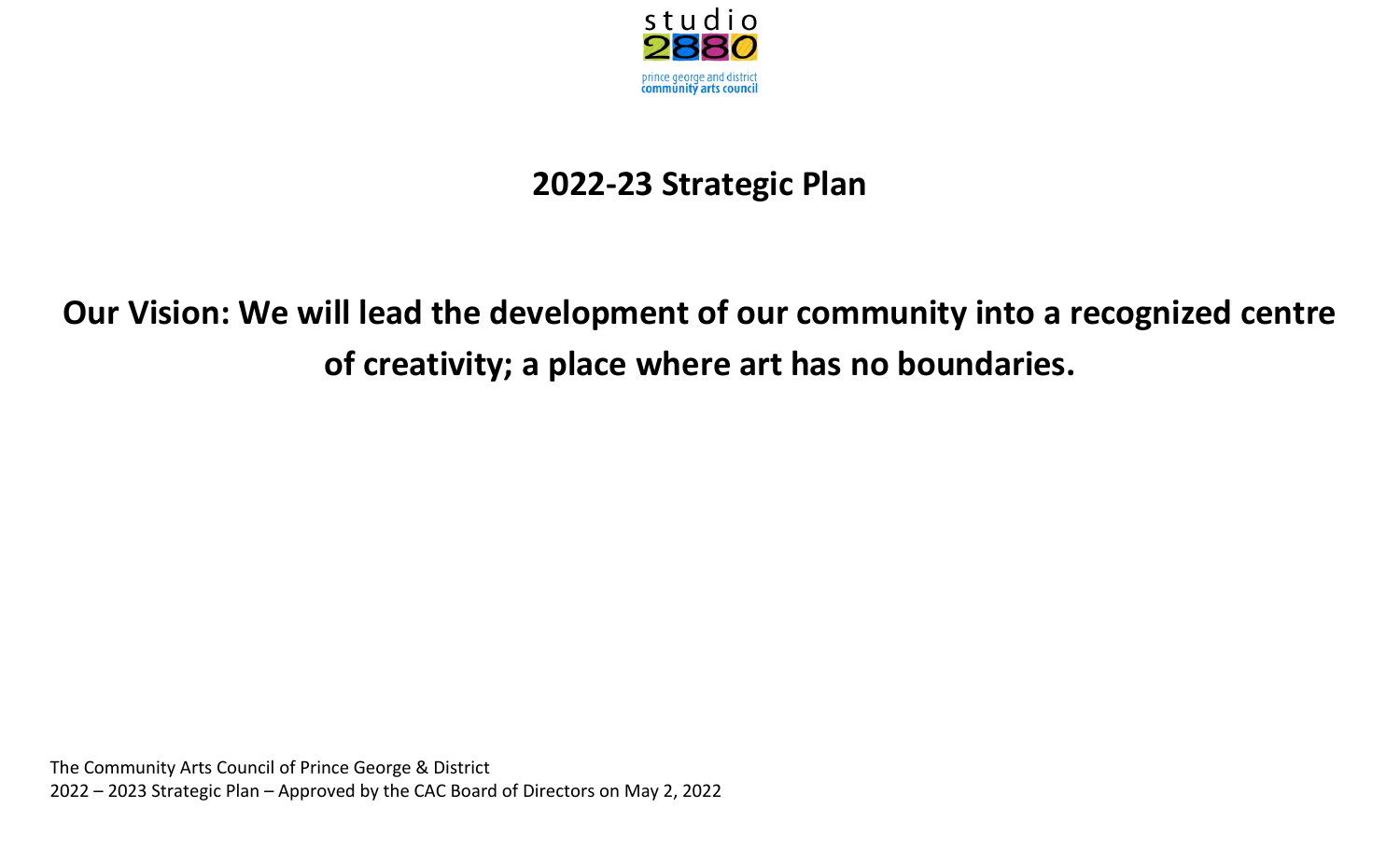

## **Table of Contents**

The Community Arts Council of Prince George & District

2022 - 2023 Strategic Plan - Approved by the CAC Board of Directors on May 2, 2022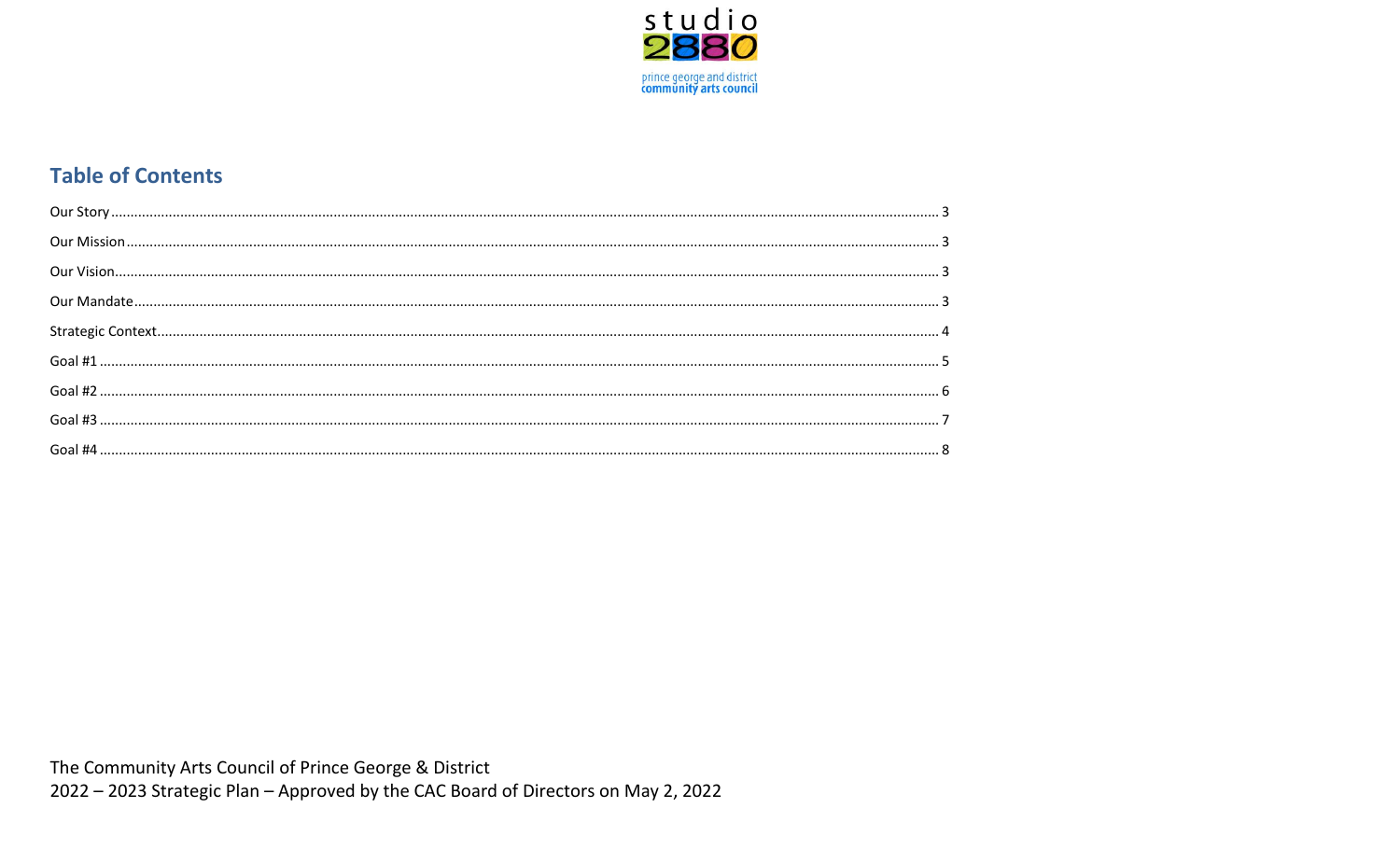

## <span id="page-2-0"></span>**Our Story**

The Community Arts Council of Prince George & District (CAC) was established in 1968 to respond to a growing need to expand the reputation of artistic endeavours throughout the Regional District of Fraser-Fort George. The CAC has been a vital component of the Prince George district for over 50 years. Since its founding, the CAC and its members have been providing a wide range of services and programs that have helped contribute to the spirit of innovation, ingenuity and open-mindedness that defines the Prince George district. As of this year, the CAC is the umbrella organization to approximately 200 members, comprising professional and emerging artists, performers, ensembles, artisan guilds and cultural organizations, all living and working in an area covering more than 51,000 km<sup>2</sup>. The heart of our organization has been at Studio 2880, situated on the traditional unceded territory of the Lheidli T'enneh First Nation, for the past forty-six years. These facilities have become a destination for people who wish to purchase locally created artwork and access and benefit from the unique educational programs and services offered there.

### <span id="page-2-1"></span>**Our Mission**

To foster the arts by providing events, programs and services to residents and artists in our community.

### <span id="page-2-2"></span>**Our Vision**

We will lead the development of our community into a recognized centre of creativity; a place where art has no boundaries.

#### <span id="page-2-3"></span>**Our Mandate**

- To deliver arts and cultural events, programs, and services to residents of, and visitors to, Prince George & District.
- To provide support services to local artists and cultural organizations.
- To stimulate public interest and participation in arts and culture.
- To operate and maintain a creative arts facility that serves the needs of local artists, cultural organizations, and residents of our area.
- To bring the artistic and cultural needs of Prince George & District to the attention of municipal, provincial, and federal authorities.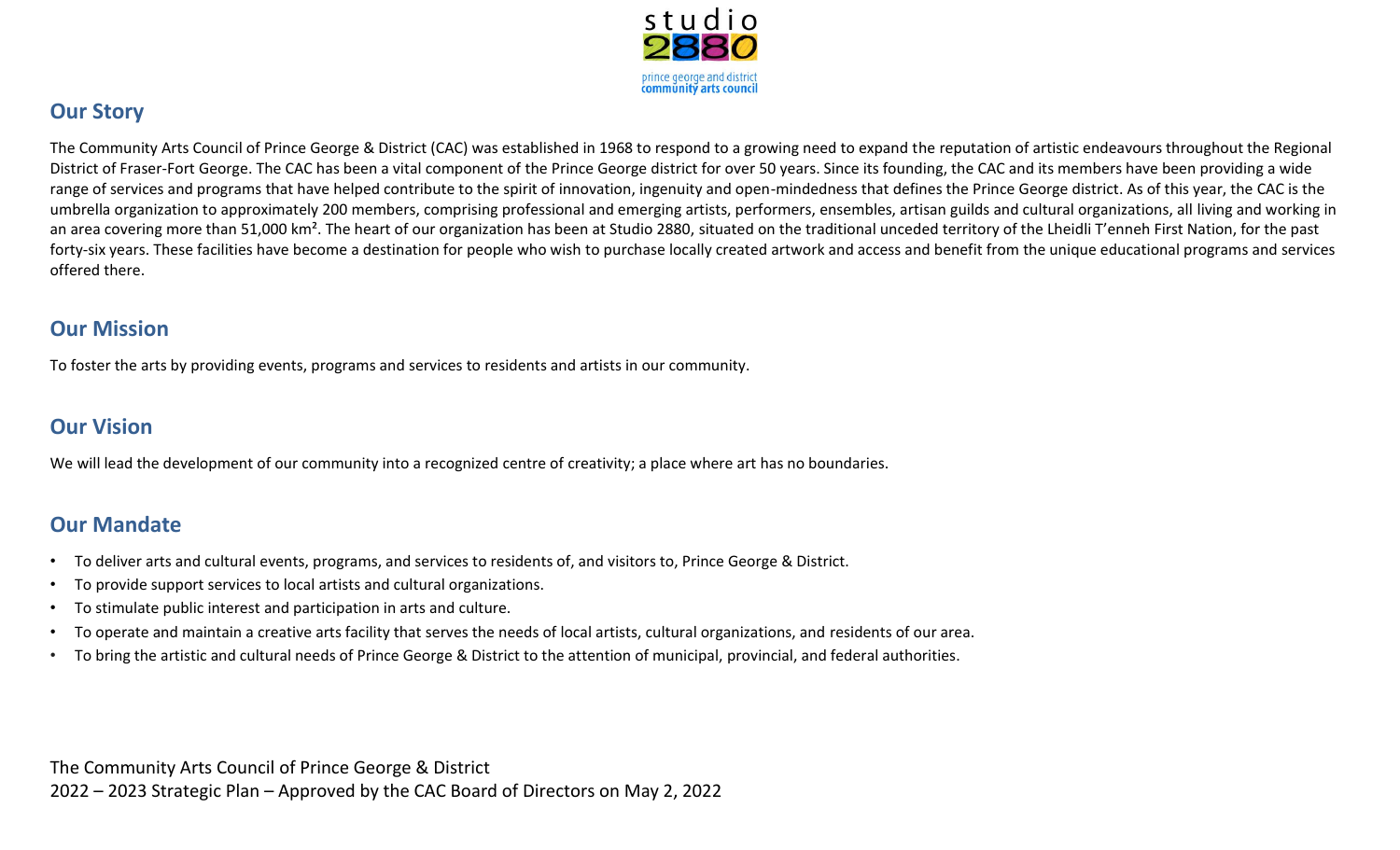

## <span id="page-3-0"></span>**Strategic Context**

The CAC has is emerging from the COVID-19 pandemic with a renewed sense of confidence in areas of programming and signature events, but also faces unique challenges regarding its need and ambitions for a new Creative Hub. Federal and provincial funding for the proposed building at 3<sup>rd</sup> and Quebec did not materialize, and the City of Prince George is faced with finding concurrent solutions for a replacement for Studio 2880, as well as the PG Playhouse and Vanier Hall. We have a timely opportunity to branch into performing arts programming by way of codeveloping the new Knox Concert Hall. We anticipate taking an active role in the upcoming Civic elections by way of council engagement, to ensure that local arts and cultural infrastructure, as well as sustainable funding for the arts, become a top priority during the four-year term of the new council and city administration.

#### *What are our high points?*

We have become more successful with grants and building relationships. There is a growing reception and understanding of the importance of arts and culture to social, community and economic development that we are leading. The CAC is nimble and can adapt. This has been our strength over the years developing ambitious opportunities from the Children's Festival, Studio Fair, NIAC, the BC Gourmet Arts Festival and now new arts facilities for the community.

#### *What are our values?*

We care about our members and are cautious about supporting, but not competing with them. We strive to be equitable, inclusive, open minded, connected, progressive and user friendly, grass roots, business oriented and not focused on limitations but rather abundance.

#### *What is changing?*

There is a growing understanding that there is a vibrant arts community here and it is directly connected to our residents' wellness. We want to grow in our advocacy role, working to secure increased funding tied with economic development. We are preparing for a transition to a new facility and new ways of operating.

#### *What is the best future we can imagine?*

We will be in a building that serves us and our members, creating a very vibrant and active space. We will be one of the first new arts facilities in a post pandemic era which opens the opportunity for us to be best in class doing novel and unique things. There will be new challenges as a downtown tenant - can we be a beacon and steer conversations in a new direction and play a role in healing the downtown environment.

#### *What will it take to get us there?*

We will need to be realistic and set reasonable targets for what we can achieve. There is a challenge in being transformative yet also honest about our goals. There will be a need for good advisors. We cannot alienate our members and need to continue to be advocates for them and respond to their needs. We will need commitment from everyone for **what we can do**, individually and collectively, not what we cannot do.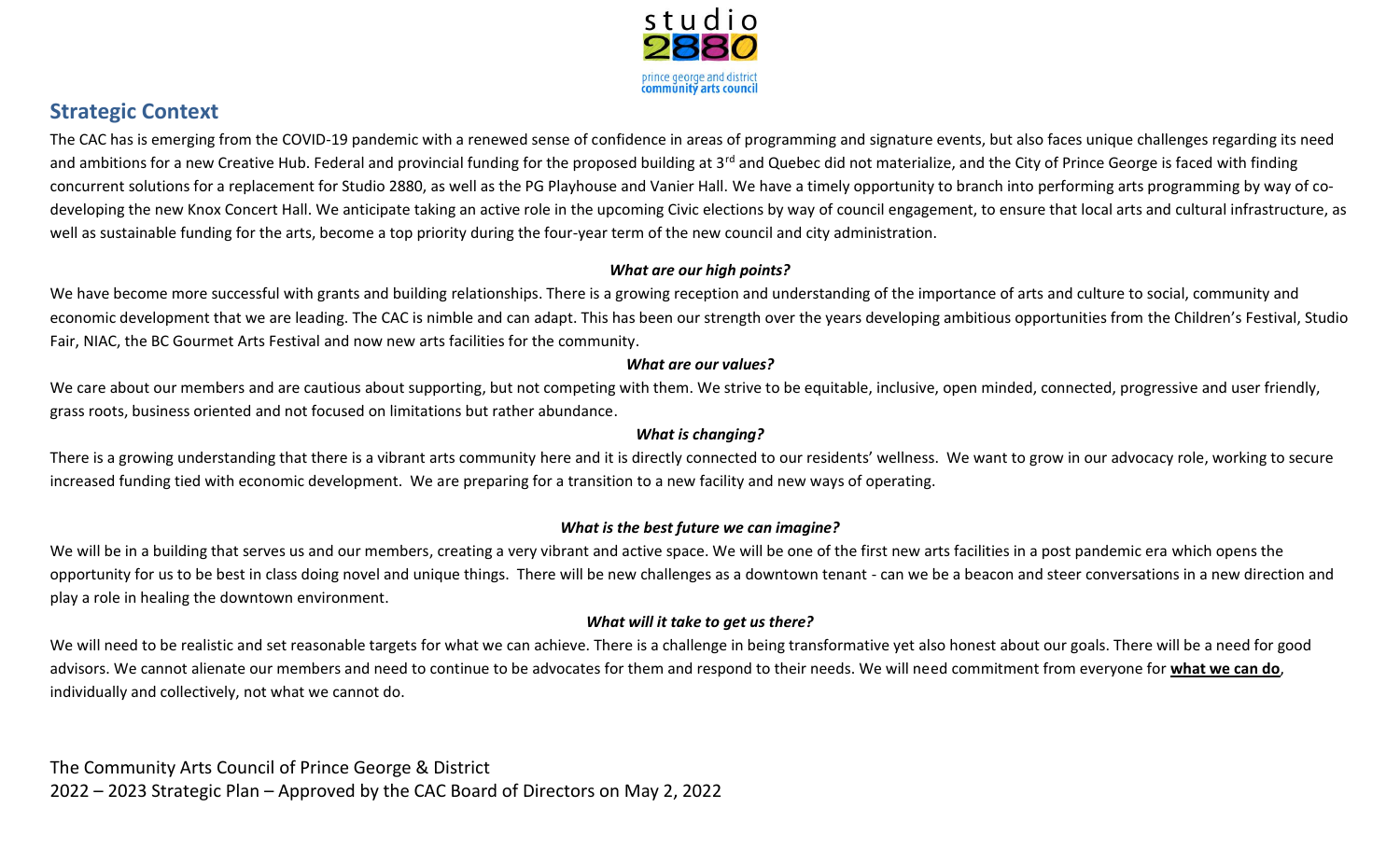

<span id="page-4-0"></span>Residents, community leaders, members, and funders will recognize and value the significant contributions of the CAC to arts and culture in North Central BC

*OUTCOMES: Increased level of participation in CAC events, programs \* Local leaders are fully aware and prepared to embrace the CAC Vision, Mission and Strategic Plan \* More funding from corporate sponsors, government, private donors \* CAC Community Relations Strategy results in an arts and culture engaged city council and administration*

| <b>ACTIONS</b> |                                                                                         | <b>DELIVERABLES</b>                                                                       |  |
|----------------|-----------------------------------------------------------------------------------------|-------------------------------------------------------------------------------------------|--|
|                | Develop, launch, and support the work of a volunteer-lead Prince George Arts & Culture  | A cohesive and active group comprised of community and arts leaders who will pro-         |  |
|                | <b>Action Committee</b>                                                                 | actively engage in the upcoming 2022 municipal election, to ensure that the appropriate   |  |
|                |                                                                                         | emphasis and commitments are made to local arts facilities and sustainable funding for    |  |
|                |                                                                                         | local arts and cultural organizations                                                     |  |
|                | Become a project team member for the Downtown Civic Precinct Planning Project and       | CAC board members are fully engaged with the implementation of the Downtown Arts          |  |
|                | recommend strategies successfully used by benchmark communities, along with our local   | Strategy recommendations and planning and public consultation activities of the civic     |  |
|                | experiences, to inform strategic decisions to be undertaken                             | planning project                                                                          |  |
|                | Engage in thorough input, feedback and reporting on a timely basis between the CAC      | Timely opportunities for the Board to effectively respond to, or participate in municipal |  |
|                | Board and Executive Director regarding municipal issues, challenges, and opportunities  | initiatives impacting local arts and culture and advocate for arts and culture with       |  |
|                |                                                                                         | community leaders, partners, guilds, and politicians                                      |  |
|                | Deliver a live presentation to the new City Council advocating for the CAC and partners | Directions provided to city administrative by city council that support adequate funding  |  |
|                | needing improved, sustainable funding, and new or improved arts infrastructure          | for the replacement of Studio 2880, other arts facilities, and sustainable operating      |  |
|                |                                                                                         | funding support                                                                           |  |
|                | Broaden and increase the use CAC communications platforms, particularly Arts North      | Delivery of frequent, pro-active and impactful messaging and "good news" stories          |  |
|                | channels                                                                                | regarding the organization, its members, and the significant impact the arts and culture  |  |
|                | Hire or engage appropriate resources to enhance CAC communications                      | sector has on the local economy and quality of life for the residents of Prince George    |  |

The Community Arts Council of Prince George & District

2022 – 2023 Strategic Plan – Approved by the CAC Board of Directors on May 2, 2022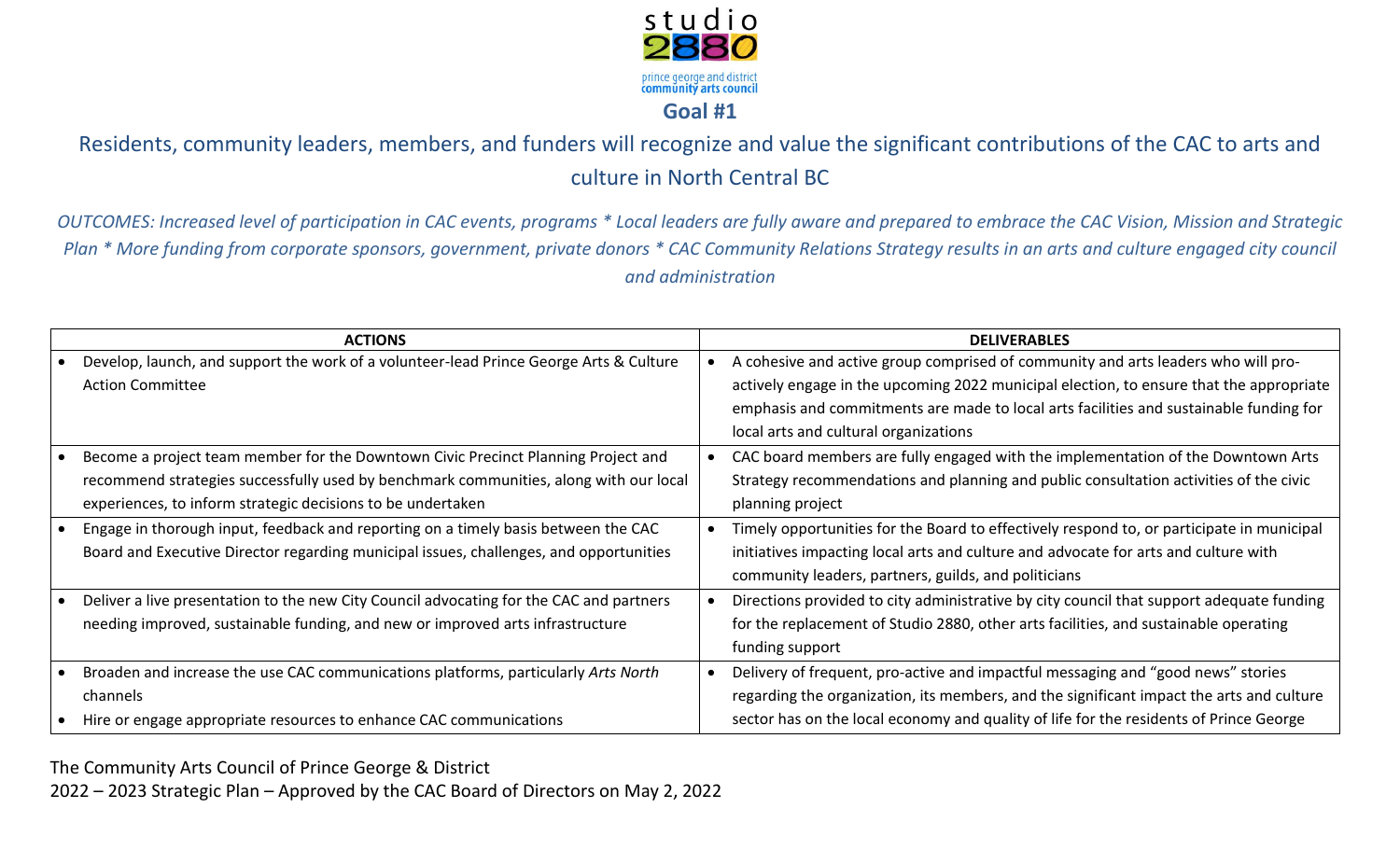

<span id="page-5-0"></span>A full suite of arts events, programs, and services for the benefit of the entire community, including emerging and professional artists, in partnership with and with the support of our members, stakeholders and community partners.

*OUTCOMES: Evaluate and enhance the CAC annual operating plan to ensure it meets the current needs of our artists and arts-based programs and events that were impacted by pandemic restrictions \* Provide meaningful services to members that will grow their entrepreneurial and artistic capabilities and success \* Directly support strategic initiatives for the community-at-large including new arts facilities and infrastructure*

| <b>ACTIONS</b>                                                                                                                                                                                                            | <b>DELIVERABLES</b>                                                                                                                                                                                 |
|---------------------------------------------------------------------------------------------------------------------------------------------------------------------------------------------------------------------------|-----------------------------------------------------------------------------------------------------------------------------------------------------------------------------------------------------|
| Executive Director presents a 2022-2023 Operating Plan by September 2022                                                                                                                                                  | 2022-2023 Operating Plan developed and approved with appropriate board and staff<br>inputs                                                                                                          |
| Engage with members in planning on specific inclusions and deliverables of CAC<br>operational programs, events, services                                                                                                  | Budgets, target audiences, participants, marketing plans, contractors, sponsors (where<br>applicable                                                                                                |
| Hold meetings, discussions, and develop potential partnership understanding with Trinity<br>United Church regarding developing Knox Performance Hall as the new performing arts<br>programming space available to the CAC | Knox partnership confirmation and action plan, including funding applications and the<br>development of new performance or live event program streams                                               |
| Research and access appropriate funding to support any proposed expansion of existing<br>events, programs, and services, as well as proposed new activities                                                               | Increased funding appropriately aligned with the operating plan, also incorporating<br>flexibility around new opportunities that may become available throughout the term of<br>the Operating Plan. |
| Hold the inaugural BC Gourmet Arts Festival as a pilot event                                                                                                                                                              | Evidence that the event is sustainable and supports overall goal of expanding services as<br>well as increased operating fundraising for the CAC                                                    |
| Provide leadership, mentorship, administrative, event and grant writing support, and in-<br>kind office space to the Northern Indigenous Arts Council (NIAC)                                                              | Increased level of independence, financial security and program confidence so that the<br>organization can excel and thrive                                                                         |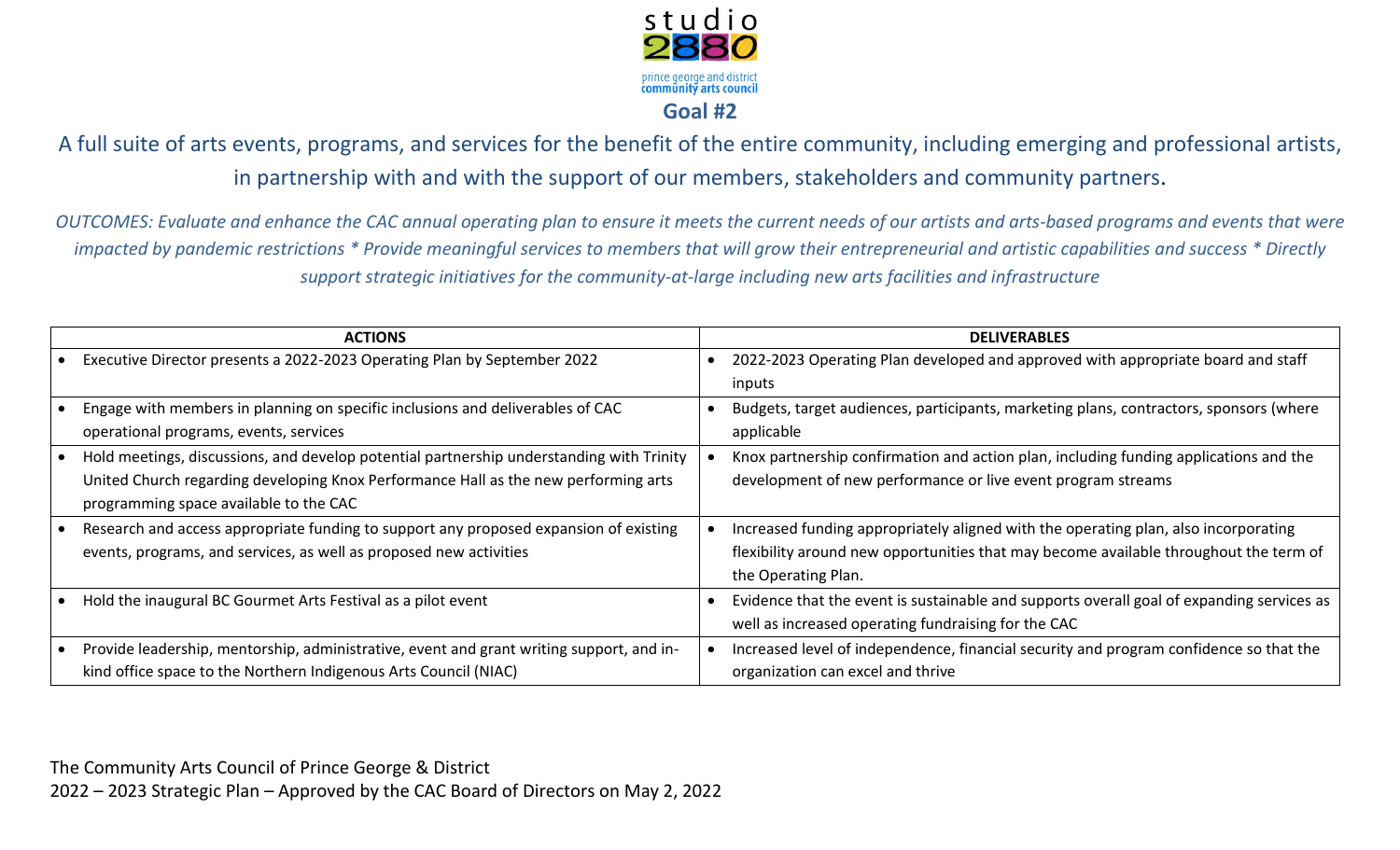

<span id="page-6-0"></span>Optimized management of an aged and deteriorated facility on behalf of the City of Prince George while engaging in planning for a future creative hub

*OUTCOMES: Remedial repairs at Studio 2880 \* Prompt response to safety and security needs as they arise \* Collaboration with CPG on arts infrastructure planning resulting in a safe and more intentional and functional facility*

| <b>ACTIONS</b>                                                                                                                                                                                                                                | <b>DELIVERABLES</b>                                                                                                                                                                                                                                                 |
|-----------------------------------------------------------------------------------------------------------------------------------------------------------------------------------------------------------------------------------------------|---------------------------------------------------------------------------------------------------------------------------------------------------------------------------------------------------------------------------------------------------------------------|
| Liaise and communicate maintenance needs with CPG staff                                                                                                                                                                                       | Timely response to maintenance needs that fall under the CPG areas of<br>responsibility, ensuring safe and effective access to spaces 24/7 or as mutually<br>agreed upon with facility tenants and users                                                            |
| Address risk assessment to identify immediate facility vulnerabilities and develop a risk<br>mitigation plan                                                                                                                                  | Risk mitigation plan that itemizes available options that address major risks identified                                                                                                                                                                            |
| Identify and evaluate internal CAC funding capacity to undertake remedial upgrades such<br>as new paint, flooring etc.<br>Work with user groups and members to identify additional resources that can be<br>leveraged                         | Refreshed and safer communal spaces and private suites at Studio 2880 while also<br>leveraging a CAC financial contribution to secure a commitment to other repairs to<br>be undertaken by CPG (new doors etc.)                                                     |
| Hold regular meetings with CPG planning and zoning departments with respect to future<br>opportunities                                                                                                                                        | Clear understanding with CPG on the available options for short-, mid- and long-term<br>redevelopment at Studio 2880, and ensure that these have been properly vetted by<br>the CAC members and elected officials                                                   |
| Liaise with city staff and politicians to acquire base funding to leverage other funding<br>from other organizations, ensuring that the CAC's facility needs are integrated and<br>advanced, distinct from other core arts and culture assets | A viable funding construct with multiple private, public, corporate and individual<br>funding sources for the new facility that minimizes the requirements from local<br>municipal tax base.                                                                        |
| Explore all alternative options for a future new facility, including those that are privately<br>owned                                                                                                                                        | A list of serious contenders for a privately owned / leased space that could serve as a<br>future home of the CAC, including privately funded support for such a space. Done<br>with transparency and input from CPG, if any options are seen as potentially viable |